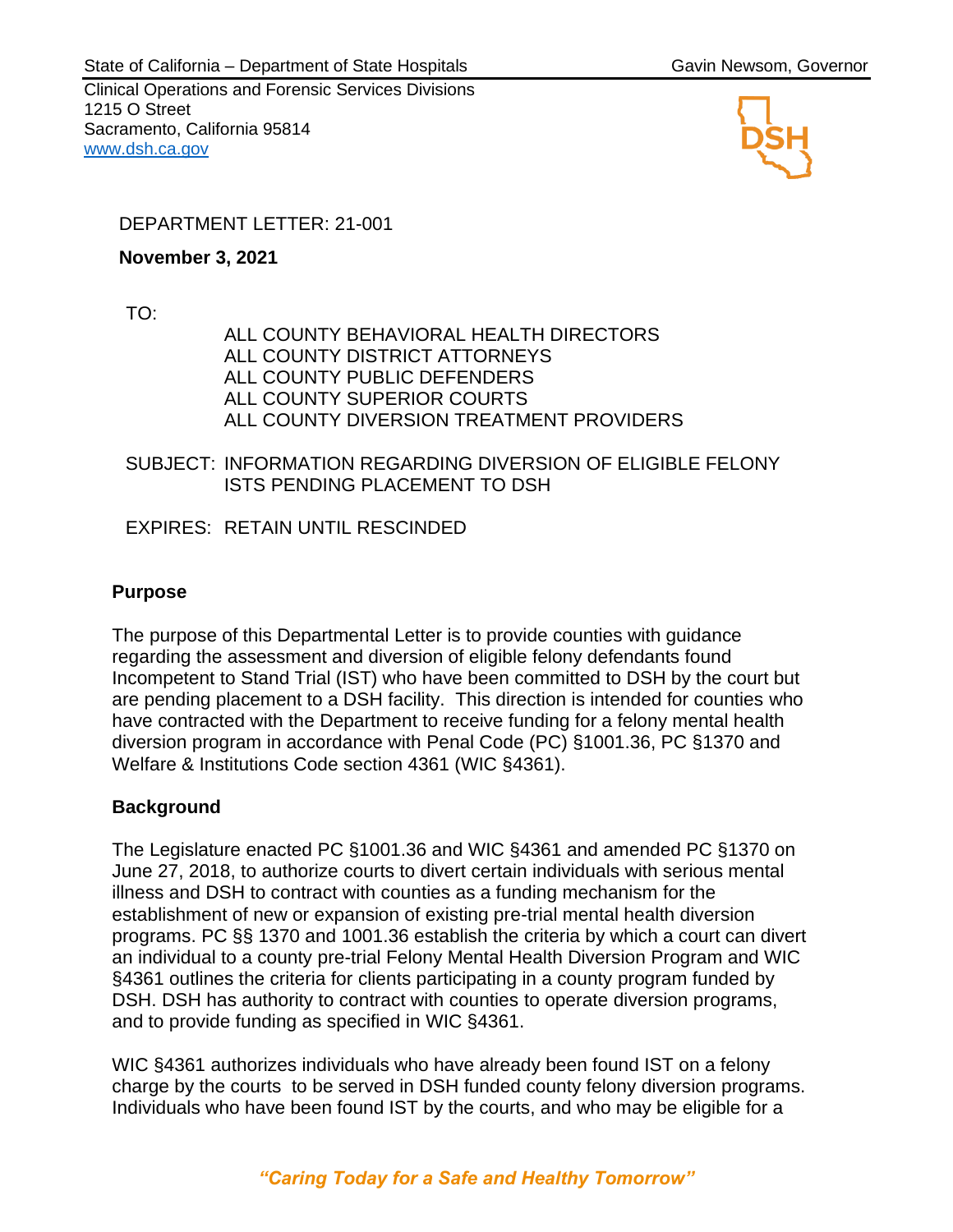county felony diversion program, may already be committed to DSH and pending placement to a DSH facility or Jail-Based Competency Treatment (JBCT) program. Per California Code of Regulations, Title 9, Division 1, Chapter 16, Article 7, § 4710, IST admissions to DSH facilities are based primarily on the date of commitment by the court. Other factors that affect the date of admission of an IST pending placement are the availability of beds at the facility considered for placement, psychiatric acuity or medical needs that necessitate admission to a specific facility, and the ability of the committing county to transport the IST to a specific facility within a reasonable timeframe.

Removing an IST from the DSH pending placement list to admit the individual to a county felony mental health diversion program does not remove their original IST commitment date for the purposes of admission pursuant to § 4710. If an IST defendant is unsuccessful in that program and the court determines commitment to DSH is necessary, that individual will be added back to the pending placement list in accordance with their original commitment date. The processes outlined in this letter should be used by any county felony diversion program diverting an IST defendant who has been ordered to DSH and pending placement to ensure that the defendant retains their original IST commitment date to the department. These processes will also ensure that an IST being considered for a county diversion program is not transported to a DSH facility as defined under Welfare and Institutions Code section 4100 prior to the conclusion of the diversion assessment and decision by the court. This policy does not apply to individuals who are arrested and found IST on a new crime while participating in a diversion program.

# **Procedure**

## **A. Diversion Assessment No-Transport Requests**

If your county identifies an IST currently pending placement to DSH who the county would like to assess for its Felony Mental Health Diversion program:

- 1. Email the DSH Patient Management Unit (PMU) at [courtreferrals@dsh.ca.gov](mailto:courtreferrals@dsh.ca.gov) and request a patient transport hold.
- 2. Include the following information in the email to ensure the correct defendant is identified:
	- **i.** Defendant name
	- **ii.** Defendant date of birth
	- **iii.** Criminal Identification and Information (CII) Number
	- **iv.** Current case number
- 3. PMU will place a transport hold in the defendant's file to notify all DSH facilities, as defined under Welfare and Institutions Code section 4100, not to transfer.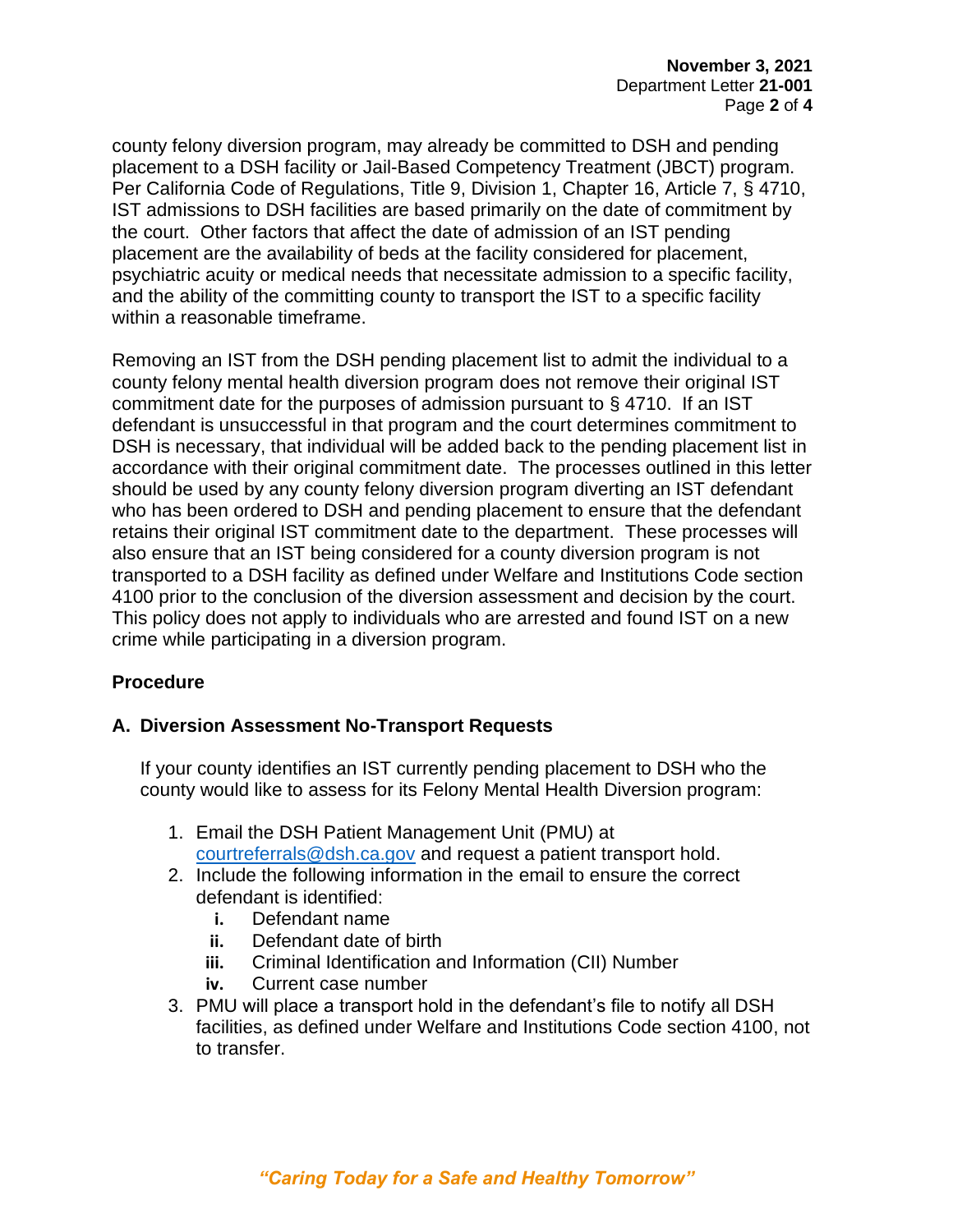- 4. If the defendant is not accepted into the Diversion program, notify PMU at [courtreferrals@dsh.ca.gov.](mailto:courtreferrals@dsh.ca.gov) The transport hold on the defendant will be removed.
- 5. If the defendant is accepted into the Diversion program, follow the steps outlined in Section B "Admission to Diversion from Pending Placement List."

#### **B. Admission to Diversion from Pending Placement List**

If your county court orders an IST on the DSH pending placement list into the county Felony Mental Health Diversion Program:

1. Submit to PMU the minute order from the court authorizing diversion in the designated county Workspace folder. Clearly identify the uploaded document as the minute order for diversion placement. PMU will cancel scheduling the defendant for admission to DSH in the Patient Reservation Tracking System (PaRTS) and will notate the cancellation is for diversion. Once admission scheduling is canceled in PaRTS the defendant will no longer be on the pending placement list.

## **C. Return to Pending Placement List if Revoked from Diversion**

- 1. If a defendant is unsuccessful in Diversion and will be referred back to the pending placement list, the committing court must upload the new Minute Order to the appropriate Workspaces folder. The Minute Order should note that the defendant is a Felony Mental Health Diversion participant whose participation in the program has been revoked.
- 2. PMU will create a new scheduling order in PaRTS with the defendant's original commitment date. Please note that this only applies to defendants who have not been arrested and found IST on a new charge. If they have been found IST on new charges, the commitment date will reflect the date of the new commitment order to DSH.